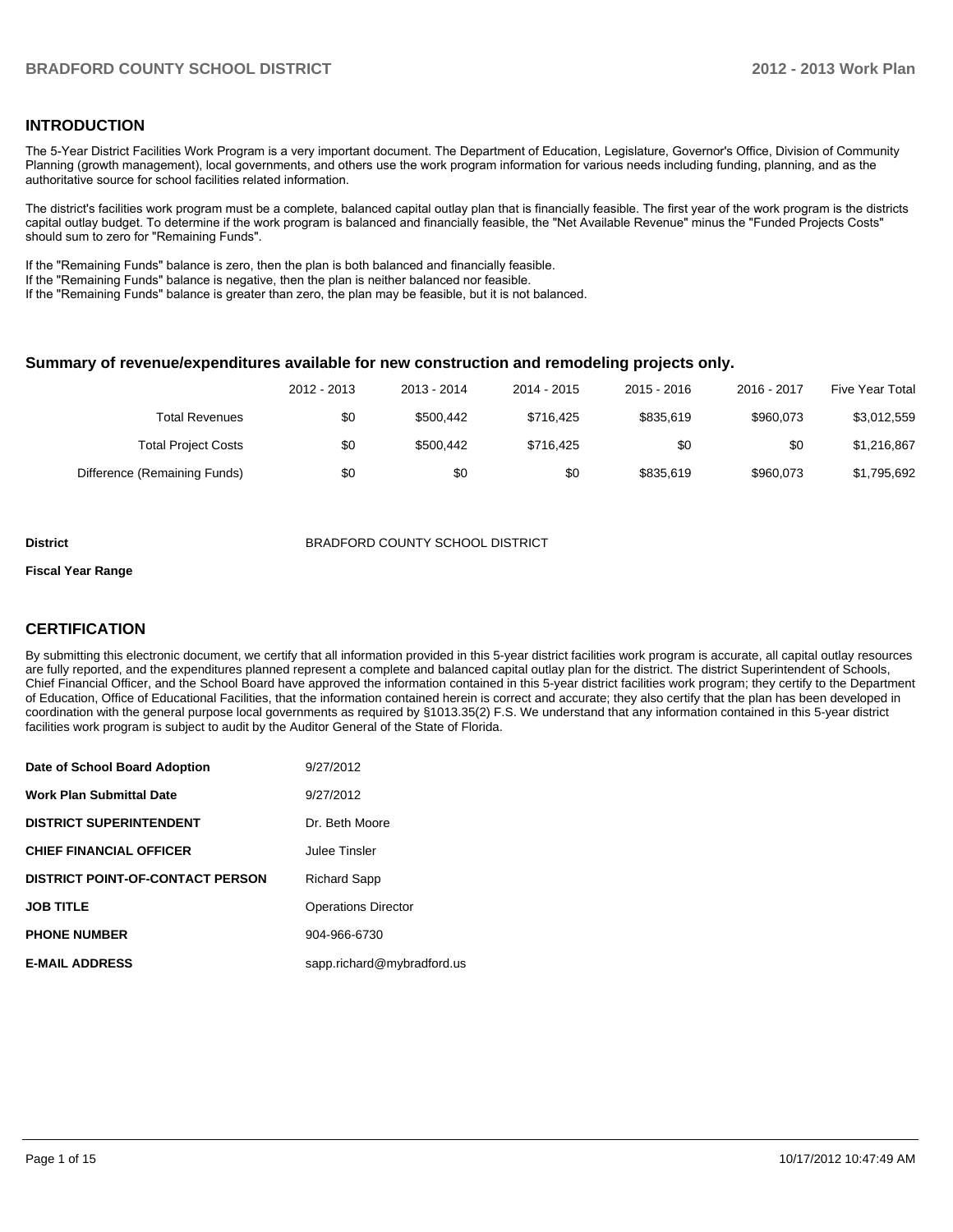## **Expenditures**

#### **Expenditure for Maintenance, Repair and Renovation from 1.50-Mills and PECO**

Annually, prior to the adoption of the district school budget, each school board must prepare a tentative district facilities work program that includes a schedule of major repair and renovation projects necessary to maintain the educational and ancillary facilities of the district.

| Item                                                                                                                                                                                                                                                              |                                                                                                                                                                                                                                                                   | 2012 - 2013<br><b>Actual Budget</b> | $2013 - 2014$<br>Projected | 2014 - 2015<br>Projected | $2015 - 2016$<br>Projected | 2016 - 2017<br>Projected | Total    |  |  |  |
|-------------------------------------------------------------------------------------------------------------------------------------------------------------------------------------------------------------------------------------------------------------------|-------------------------------------------------------------------------------------------------------------------------------------------------------------------------------------------------------------------------------------------------------------------|-------------------------------------|----------------------------|--------------------------|----------------------------|--------------------------|----------|--|--|--|
| <b>HVAC</b>                                                                                                                                                                                                                                                       |                                                                                                                                                                                                                                                                   | \$12,569                            | \$0                        | \$0                      | \$0                        | \$0                      | \$12,569 |  |  |  |
| Locations: BRADFORD MIDDLE, BRADFORD SENIOR HIGH, BRADFORD-UNION VOCATIONAL-TECHNICAL SCHOOL, BROOKER ELEMENTARY,<br>DISTRICT OFFICES, HAMPTON ELEMENTARY, LAWTEY COMMUNITY SCHOOL, OPERATIONS CENTER, RAINBOW CENTER,<br>SOUTHSIDE ELEMENTARY, STARKE ELEMENTARY |                                                                                                                                                                                                                                                                   |                                     |                            |                          |                            |                          |          |  |  |  |
| Flooring                                                                                                                                                                                                                                                          |                                                                                                                                                                                                                                                                   | \$5.473                             | \$0                        | \$0                      | \$0                        | \$0                      | \$5.473  |  |  |  |
|                                                                                                                                                                                                                                                                   | Locations: BRADFORD MIDDLE, BRADFORD SENIOR HIGH, BRADFORD-UNION VOCATIONAL-TECHNICAL SCHOOL, BROOKER ELEMENTARY,<br>DISTRICT OFFICES, HAMPTON ELEMENTARY, LAWTEY COMMUNITY SCHOOL, OPERATIONS CENTER, RAINBOW CENTER,<br>SOUTHSIDE ELEMENTARY, STARKE ELEMENTARY |                                     |                            |                          |                            |                          |          |  |  |  |
| Roofing                                                                                                                                                                                                                                                           |                                                                                                                                                                                                                                                                   | \$0                                 | \$0                        | \$0                      | \$0                        | \$0                      | \$0      |  |  |  |
|                                                                                                                                                                                                                                                                   | Locations: No Locations for this expenditure.                                                                                                                                                                                                                     |                                     |                            |                          |                            |                          |          |  |  |  |
| Safety to Life                                                                                                                                                                                                                                                    |                                                                                                                                                                                                                                                                   | \$0                                 | \$0                        | \$0                      | \$0                        | \$0                      | \$0      |  |  |  |
| Locations:                                                                                                                                                                                                                                                        | No Locations for this expenditure.                                                                                                                                                                                                                                |                                     |                            |                          |                            |                          |          |  |  |  |
| Fencing                                                                                                                                                                                                                                                           |                                                                                                                                                                                                                                                                   | \$0                                 | \$0                        | \$0                      | \$0                        | \$0                      | \$0      |  |  |  |
|                                                                                                                                                                                                                                                                   | Locations: No Locations for this expenditure.                                                                                                                                                                                                                     |                                     |                            |                          |                            |                          |          |  |  |  |
| Parking                                                                                                                                                                                                                                                           |                                                                                                                                                                                                                                                                   | \$0                                 | \$0                        | \$0                      | \$0                        | \$0                      | \$0      |  |  |  |
|                                                                                                                                                                                                                                                                   | Locations: No Locations for this expenditure.                                                                                                                                                                                                                     |                                     |                            |                          |                            |                          |          |  |  |  |
| Electrical                                                                                                                                                                                                                                                        |                                                                                                                                                                                                                                                                   | \$3,375                             | \$0                        | \$0                      | \$0                        | \$0                      | \$3.375  |  |  |  |
|                                                                                                                                                                                                                                                                   | Locations: BRADFORD MIDDLE, BRADFORD SENIOR HIGH, BRADFORD-UNION VOCATIONAL-TECHNICAL SCHOOL, BROOKER ELEMENTARY,<br>DISTRICT OFFICES, HAMPTON ELEMENTARY, LAWTEY COMMUNITY SCHOOL, OPERATIONS CENTER, RAINBOW CENTER,<br>SOUTHSIDE ELEMENTARY, STARKE ELEMENTARY |                                     |                            |                          |                            |                          |          |  |  |  |
| Fire Alarm                                                                                                                                                                                                                                                        |                                                                                                                                                                                                                                                                   | \$0                                 | \$0                        | \$0                      | \$0                        | \$0                      | \$0      |  |  |  |
|                                                                                                                                                                                                                                                                   | Locations: No Locations for this expenditure.                                                                                                                                                                                                                     |                                     |                            |                          |                            |                          |          |  |  |  |
| Telephone/Intercom System                                                                                                                                                                                                                                         |                                                                                                                                                                                                                                                                   | \$0                                 | \$0                        | \$0                      | \$0                        | \$0                      | \$0      |  |  |  |
|                                                                                                                                                                                                                                                                   | Locations: No Locations for this expenditure.                                                                                                                                                                                                                     |                                     |                            |                          |                            |                          |          |  |  |  |
| <b>Closed Circuit Television</b>                                                                                                                                                                                                                                  |                                                                                                                                                                                                                                                                   | \$0                                 | \$0                        | \$0                      | \$0                        | \$0                      | \$0      |  |  |  |
|                                                                                                                                                                                                                                                                   | Locations: No Locations for this expenditure.                                                                                                                                                                                                                     |                                     |                            |                          |                            |                          |          |  |  |  |
| Paint                                                                                                                                                                                                                                                             |                                                                                                                                                                                                                                                                   | \$0                                 | \$0                        | \$0                      | \$0                        | \$0                      | \$0      |  |  |  |
|                                                                                                                                                                                                                                                                   | Locations: No Locations for this expenditure.                                                                                                                                                                                                                     |                                     |                            |                          |                            |                          |          |  |  |  |
| Maintenance/Repair                                                                                                                                                                                                                                                |                                                                                                                                                                                                                                                                   | \$0                                 | \$0                        | \$0                      | \$0                        | \$0                      | \$0      |  |  |  |
|                                                                                                                                                                                                                                                                   | Locations: No Locations for this expenditure.                                                                                                                                                                                                                     |                                     |                            |                          |                            |                          |          |  |  |  |
|                                                                                                                                                                                                                                                                   | <b>Sub Total:</b>                                                                                                                                                                                                                                                 | \$21,417                            | \$0                        | \$0                      | \$0                        | \$0                      | \$21,417 |  |  |  |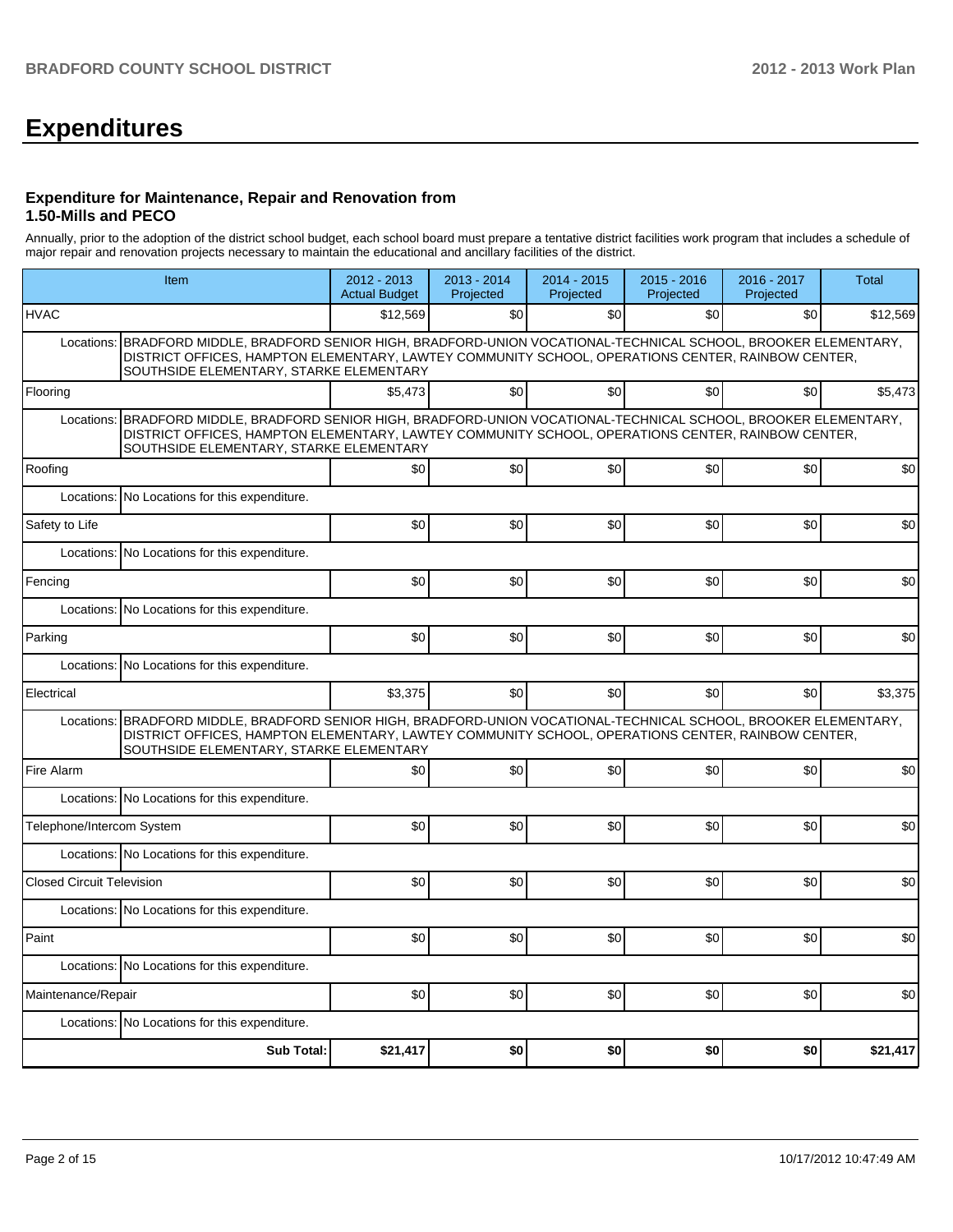## **BRADFORD COUNTY SCHOOL DISTRICT 2012 - 2013 Work Plan**

| <b>PECO Maintenance Expenditures</b> | \$0       | \$0       | ሶስ<br>υU | $\mathbf{C}$<br>JU. | \$0   | ድሰ<br>ΦU  |
|--------------------------------------|-----------|-----------|----------|---------------------|-------|-----------|
| 1.50 Mill Sub Total: İ               | \$180,375 | \$194,437 | \$73,455 | $\mathbf{C}$<br>JU. | \$0 I | \$448,267 |

| Other Items                    |                                | $2012 - 2013$<br><b>Actual Budget</b> | $2013 - 2014$<br>Projected | $2014 - 2015$<br>Projected | $2015 - 2016$<br>Projected | 2016 - 2017<br>Projected | Total     |
|--------------------------------|--------------------------------|---------------------------------------|----------------------------|----------------------------|----------------------------|--------------------------|-----------|
| Southside Building Replacement |                                | \$158,958                             | \$194.437                  | \$73.455                   | \$0                        | \$0 <sub>1</sub>         | \$426,850 |
|                                | Locations SOUTHSIDE ELEMENTARY |                                       |                            |                            |                            |                          |           |
|                                | Total:                         | \$180,375                             | \$194.437                  | \$73,455                   | \$0                        | \$O                      | \$448.267 |

## **Local 1.50 Mill Expenditure For Maintenance, Repair and Renovation**

Anticipated expenditures expected from local funding sources over the years covered by the current work plan.

| Item                                                         | 2012 - 2013<br><b>Actual Budget</b> | 2013 - 2014<br>Projected | 2014 - 2015<br>Projected | 2015 - 2016<br>Projected | 2016 - 2017<br>Projected | <b>Total</b> |
|--------------------------------------------------------------|-------------------------------------|--------------------------|--------------------------|--------------------------|--------------------------|--------------|
| Remaining Maint and Repair from 1.5 Mills                    | \$180,375                           | \$194,437                | \$73,455                 | \$0                      | \$0                      | \$448,267    |
| Maintenance/Repair Salaries                                  | \$0                                 | \$0                      | \$0                      | \$0                      | \$0                      | \$0          |
| <b>School Bus Purchases</b>                                  | \$136,514                           | \$135,000                | \$135,000                | \$135,000                | \$135,000                | \$676,514    |
| Other Vehicle Purchases                                      | \$0                                 | \$0                      | \$0                      | \$0                      | \$0                      | \$0          |
| Capital Outlay Equipment                                     | \$0                                 | \$0                      | \$0                      | \$0                      | \$0                      | \$0          |
| Rent/Lease Payments                                          | \$0                                 | \$0                      | \$0                      | \$0                      | \$0                      | \$0          |
| <b>COP Debt Service</b>                                      | \$0                                 | \$0                      | \$0                      | \$0                      | \$0                      | \$0          |
| Rent/Lease Relocatables                                      | \$0                                 | \$0                      | \$0                      | \$0                      | \$0                      | $$0$$        |
| <b>Environmental Problems</b>                                | \$0                                 | \$0                      | \$0                      | \$0                      | \$0                      | \$0          |
| s.1011.14 Debt Service                                       | \$19,048                            | \$19,048                 | \$19,048                 | \$19,048                 | \$19,048                 | \$95,240     |
| <b>Special Facilities Construction Account</b>               | \$0                                 | \$0                      | \$0                      | \$0                      | \$0                      | \$0          |
| Premiums for Property Casualty Insurance - 1011.71<br>(4a,b) | \$185,000                           | \$200,000                | \$200,000                | \$200,000                | \$200,000                | \$985,000    |
| Qualified School Construction Bonds (QSCB)                   | \$0                                 | \$0                      | \$0                      | \$0                      | \$0                      | \$0          |
| Qualified Zone Academy Bonds (QZAB)                          | \$0                                 | \$0                      | \$0                      | \$0                      | \$0                      | \$0          |
| <b>County Wide Security Cameras</b>                          | \$151,557                           | \$35,000                 | \$40,000                 | \$35,000                 | \$35,000                 | \$296,557    |
| County Wide Drainage                                         | \$20,000                            | \$30,000                 | \$30,000                 | \$30,000                 | \$30,000                 | \$140,000    |
| <b>LCIF Instructional Technology</b>                         | \$95,496                            | \$150,000                | \$150,000                | \$150,000                | \$100,000                | \$645,496    |
| Fire Alarm Replacement                                       | \$80,000                            | \$40,000                 | \$40,000                 | \$40,000                 | \$40,000                 | \$240,000    |
| County Wide Roofing                                          | \$225,312                           | \$200,000                | \$200,000                | \$200,000                | \$200,000                | \$1,025,312  |
| County Wide Re-wiring                                        | \$226,082                           | \$200,000                | \$200,000                | \$200,000                | \$200,000                | \$1,026,082  |
| County Wide Furniture, Fixture, Equipment                    | \$34,164                            | \$20,000                 | \$20,000                 | \$20,000                 | \$20,000                 | \$114,164    |
| County Wide HVAC replacement                                 | \$307,263                           | \$140,000                | \$150,000                | \$160,000                | \$150,000                | \$907,263    |
| <b>SSE Building Replacement Project</b>                      | \$500,442                           | \$100,000                | \$100,000                | \$100,000                | \$100,000                | \$900,442    |
| CountyWide Fencing                                           | \$48,510                            | \$20,000                 | \$20,000                 | \$20,000                 | \$20,000                 | \$128,510    |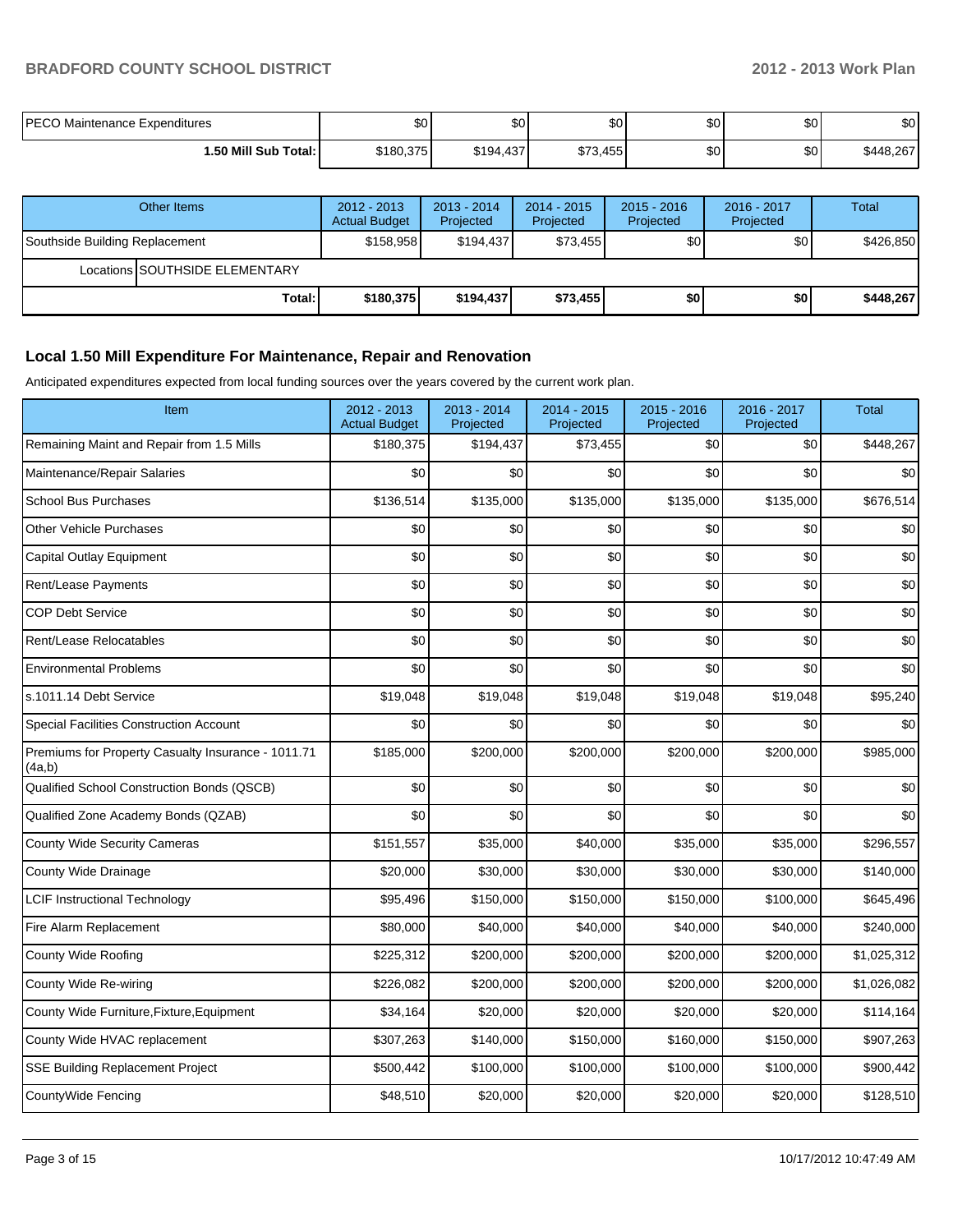## **BRADFORD COUNTY SCHOOL DISTRICT 2012 - 2013 Work Plan**

| CountyWide Telephone Upgrade        | \$307,935   | \$200,000   | \$200,000   | \$200,000   | \$200,000   | \$1,107,935  |
|-------------------------------------|-------------|-------------|-------------|-------------|-------------|--------------|
| <b>County Wide Wireless Connect</b> | \$106,519   | \$95,000    | \$95,000    | \$95,000    | \$95,000    | \$486,519    |
| County Wide Painting                | \$18,077    | \$20,000    | \$20,000    | \$20,000    | \$20,000    | \$98,077     |
| County Wide Plumbing                | \$37,077    | \$40,000    | \$40,000    | \$40,000    | \$40,000    | \$197,077    |
| <b>County Wide Electrical</b>       | \$40,000    | \$40,000    | \$40,000    | \$40,000    | \$40,000    | \$200,000    |
| County Wide Remodeling              | \$100,000   | \$100,000   | \$100,000   | \$100,000   | \$100,000   | \$500,000    |
| County Wide Paving                  | \$36,166    | \$15,000    | \$15,000    | \$15,000    | \$15,000    | \$96,166     |
| Local Expenditure Totals:           | \$2,855,537 | \$1,993,485 | \$1,887,503 | \$1,819,048 | \$1,759,048 | \$10,314,621 |

## **Revenue**

## **1.50 Mill Revenue Source**

Schedule of Estimated Capital Outlay Revenue from each currently approved source which is estimated to be available for expenditures on the projects included in the tentative district facilities work program. All amounts are NET after considering carryover balances, interest earned, new COP's, 1011.14 and 1011.15 loans, etc. Districts cannot use 1.5-Mill funds for salaries except for those explicitly associated with maintenance/repair projects. (1011.71 (5), F.S.)

| <b>Item</b>                                                                         | Fund | $2012 - 2013$<br><b>Actual Value</b> | $2013 - 2014$<br>Projected | 2014 - 2015<br>Projected | $2015 - 2016$<br>Projected | $2016 - 2017$<br>Projected | Total           |
|-------------------------------------------------------------------------------------|------|--------------------------------------|----------------------------|--------------------------|----------------------------|----------------------------|-----------------|
| (1) Non-exempt property<br>lassessed valuation                                      |      | \$896,703,716                        | \$935,005,784              | \$958,135,130            | \$993,370,862              | \$1,038,130,885            | \$4,821,346,377 |
| $(2)$ The Millege projected for<br>discretionary capital outlay per<br>ls.1011.71   |      | 1.50                                 | 1.50 l                     | 1.50                     | 1.50                       | 1.50                       |                 |
| $(3)$ Full value of the 1.50-Mill<br>discretionary capital outlay per<br>ls.1011.71 |      | \$1,506,462                          | \$1,570,810                | \$1,609,667              | \$1,668,863                | \$1,744,060                | \$8,099,862     |
| (4) Value of the portion of the 1.50<br>-Mill ACTUALLY levied                       | 370  | \$1,291,253                          | \$1,346,408                | \$1,379,715              | \$1,430,454                | \$1,494,908                | \$6,942,738     |
| $(5)$ Difference of lines $(3)$ and $(4)$                                           |      | \$215,209                            | \$224,402                  | \$229,952                | \$238,409                  | \$249,152                  | \$1,157,124     |

## **PECO Revenue Source**

The figure in the row designated "PECO Maintenance" will be subtracted from funds available for new construction because PECO maintenance dollars cannot be used for new construction.

| Item                                  | Fund | $2012 - 2013$<br><b>Actual Budget</b> | $2013 - 2014$<br>Projected | $2014 - 2015$<br>Projected | $2015 - 2016$<br>Projected | 2016 - 2017<br>Projected | <b>Total</b> |
|---------------------------------------|------|---------------------------------------|----------------------------|----------------------------|----------------------------|--------------------------|--------------|
| <b>IPECO New Construction</b>         | 340  | \$0                                   | \$0 <sub>1</sub>           | \$0                        | \$0                        | \$0                      | \$0          |
| <b>IPECO Maintenance Expenditures</b> |      | \$0                                   | \$0 <sub>1</sub>           | \$0                        | \$0 <sub>1</sub>           | \$0                      | \$0          |
|                                       |      | \$0                                   | \$0                        | \$0 <sub>1</sub>           | \$0                        | \$0                      | \$0          |

## **CO & DS Revenue Source**

Revenue from Capital Outlay and Debt Service funds.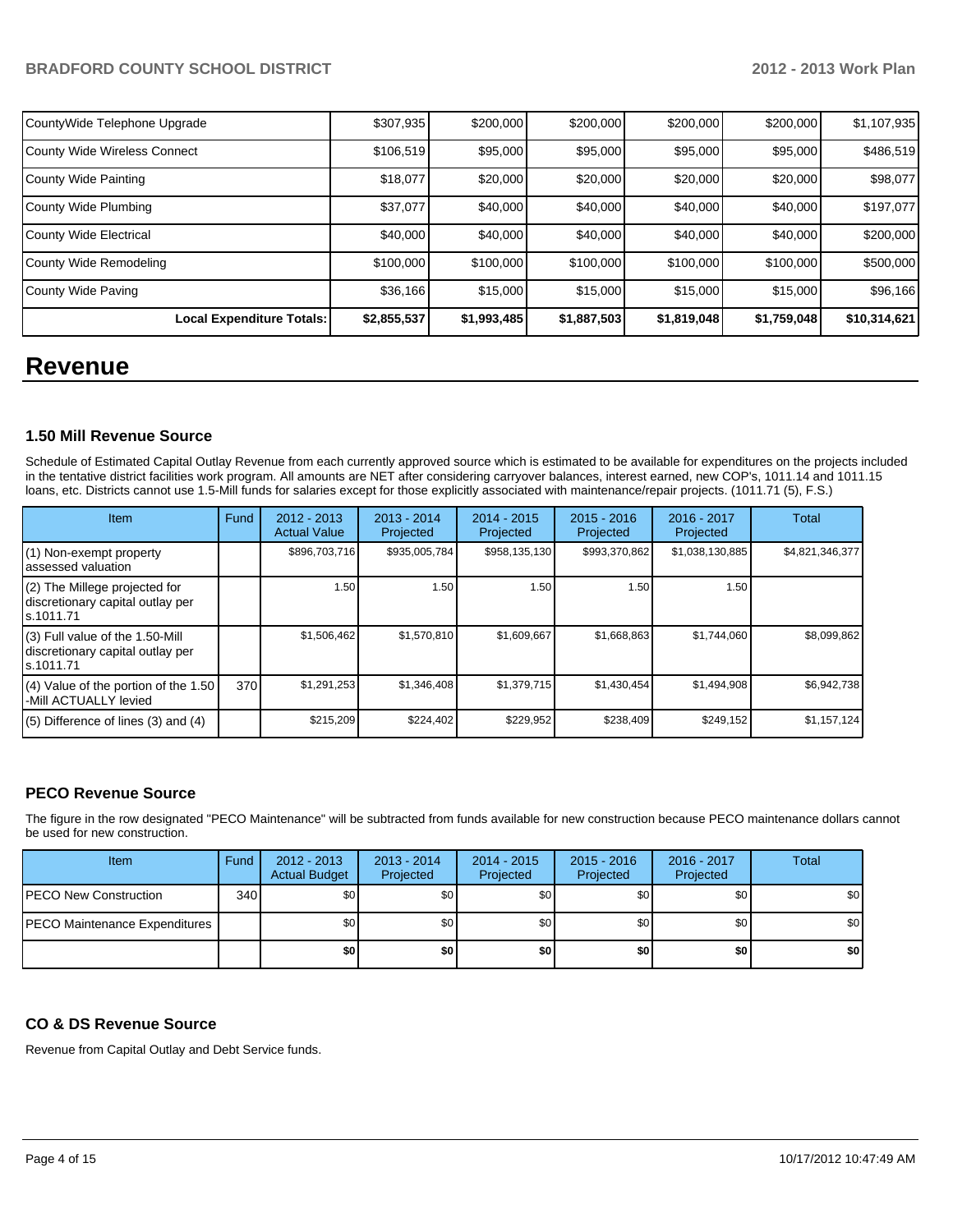| Item                                            | Fund | $2012 - 2013$<br><b>Actual Budget</b> | $2013 - 2014$<br>Projected | $2014 - 2015$<br>Projected | $2015 - 2016$<br>Projected | $2016 - 2017$<br>Projected | Total     |
|-------------------------------------------------|------|---------------------------------------|----------------------------|----------------------------|----------------------------|----------------------------|-----------|
| CO & DS Cash Flow-through<br><b>Distributed</b> | 360  | \$22,874                              | \$22,874                   | \$22,874                   | \$22,874                   | \$22,874                   | \$114,370 |
| CO & DS Interest on<br>Undistributed CO         | 360  | \$1,339                               | \$1,339                    | \$1,339                    | \$1,339                    | \$1,339                    | \$6,695   |
|                                                 |      | \$24,213                              | \$24,213                   | \$24,213                   | \$24,213                   | \$24,213                   | \$121,065 |

### **Fair Share Revenue Source**

Nothing reported for this section. All legally binding commitments for proportionate fair-share mitigation for impacts on public school facilities must be included in the 5-year district work program.

## **Sales Surtax Referendum**

Specific information about any referendum for a 1-cent or ½-cent surtax referendum during the previous year.

No **Did the school district hold a surtax referendum during the past fiscal year 2011 - 2012?**

## **Additional Revenue Source**

Any additional revenue sources

| Item                                                                                                   | $2012 - 2013$<br><b>Actual Value</b> | $2013 - 2014$<br>Projected | $2014 - 2015$<br>Projected | $2015 - 2016$<br>Projected | 2016 - 2017<br>Projected | Total |
|--------------------------------------------------------------------------------------------------------|--------------------------------------|----------------------------|----------------------------|----------------------------|--------------------------|-------|
| Proceeds from a s.1011.14/15 F.S. Loans                                                                | \$0                                  | \$0                        | \$0                        | \$0                        | \$0                      | \$0   |
| District Bonds - Voted local bond<br>referendum proceeds per s.9, Art VII<br><b>State Constitution</b> | \$0                                  | \$0                        | \$0                        | \$0                        | \$0                      | \$0   |
| Proceeds from Special Act Bonds                                                                        | \$0                                  | \$0                        | \$0                        | \$0                        | \$0                      | \$0   |
| <b>Estimated Revenue from CO &amp; DS Bond</b><br>Sale                                                 | \$0                                  | \$0                        | \$0                        | \$0                        | \$0                      | \$0   |
| <b>Proceeds from Voted Capital</b><br>Improvements millage                                             | \$0                                  | \$0                        | \$0                        | \$0                        | \$0                      | \$0   |
| Other Revenue for Other Capital Projects                                                               | \$0                                  | \$0                        | \$0                        | \$0                        | \$0                      | \$0   |
| Proceeds from 1/2 cent sales surtax<br>authorized by school board                                      | \$0                                  | \$0                        | \$0                        | \$0                        | \$0                      | \$0   |
| Proceeds from local governmental<br>infrastructure sales surtax                                        | \$0                                  | \$0                        | \$0                        | \$0                        | \$0                      | \$0   |
| Proceeds from Certificates of<br>Participation (COP's) Sale                                            | \$0                                  | \$0                        | \$0                        | \$0                        | \$0                      | \$0   |
| Classrooms First Bond proceeds amount<br>authorized in FY 1997-98                                      | \$0                                  | \$0                        | \$0                        | \$0                        | \$0                      | \$0   |
| Classrooms for Kids                                                                                    | \$0                                  | \$0                        | \$0                        | \$0                        | \$0                      | \$0   |
| <b>District Equity Recognition</b>                                                                     | \$0                                  | \$0                        | \$0                        | \$0                        | \$0                      | \$0   |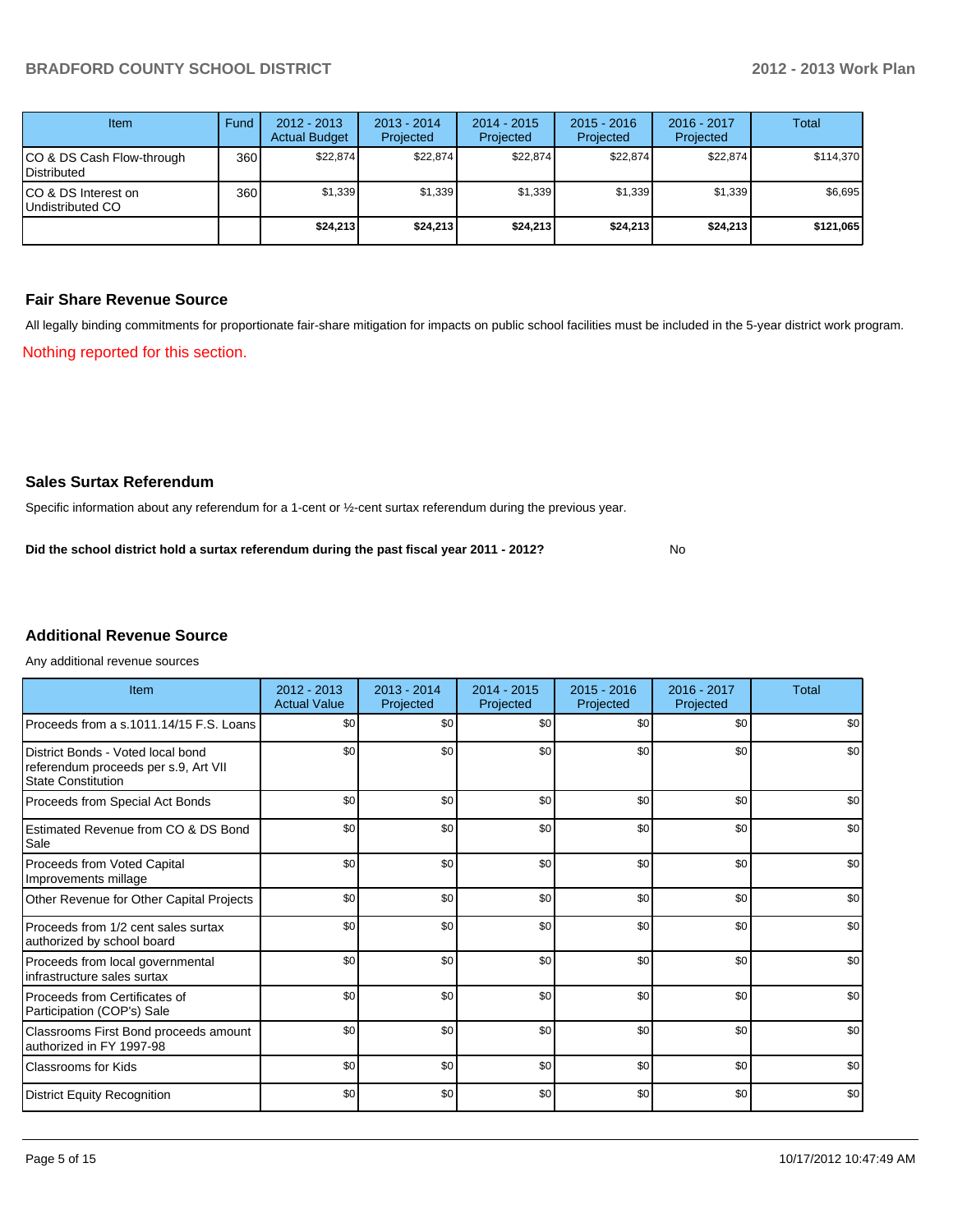## **BRADFORD COUNTY SCHOOL DISTRICT 2012 - 2013 Work Plan**

| <b>Federal Grants</b>                                                                                                     | \$0         | \$0         | \$0         | \$0         | \$0         | \$0         |
|---------------------------------------------------------------------------------------------------------------------------|-------------|-------------|-------------|-------------|-------------|-------------|
| Proportionate share mitigation (actual<br>cash revenue only, not in kind donations)                                       | \$0         | \$0         | \$0         | \$0         | \$0         | \$0         |
| Impact fees received                                                                                                      | \$0         | \$0         | \$0         | \$0         | \$0         | \$0         |
| Private donations                                                                                                         | \$0         | \$0         | \$0         | \$0         | \$0         | \$0         |
| Grants from local governments or not-for-<br>profit organizations                                                         | \$0         | \$0         | \$0         | \$0         | \$0         | \$0         |
| Interest, Including Profit On Investment                                                                                  | \$0         | \$0         | \$0         | \$0         | \$0         | \$0         |
| Revenue from Bonds pledging proceeds<br>from 1 cent or 1/2 cent Sales Surtax                                              | \$0         | \$0         | \$0         | \$0         | \$0         | \$0         |
| <b>Total Fund Balance Carried Forward</b>                                                                                 | \$1,540,071 | \$1,123,306 | \$1,200,000 | \$1,200,000 | \$1,200,000 | \$6,263,377 |
| General Capital Outlay Obligated Fund<br><b>Balance Carried Forward From Total</b><br><b>Fund Balance Carried Forward</b> | \$0         | \$0         | \$0         | \$0         | \$0         | \$0         |
| <b>Special Facilities Construction Account</b>                                                                            | \$0         | \$0         | \$0         | \$0         | \$0         | \$0         |
| One Cent - 1/2 Cent Sales Surtax Debt<br>Service From Total Fund Balance Carried<br>Forward                               | \$0         | \$0         | \$0         | \$0         | \$0         | \$0         |
| Capital Outlay Projects Funds Balance<br>Carried Forward From Total Fund<br><b>Balance Carried Forward</b>                | \$0         | \$0         | \$0         | \$0         | \$0         | \$0         |
| <b>Subtotal</b>                                                                                                           | \$1,540,071 | \$1,123,306 | \$1,200,000 | \$1,200,000 | \$1,200,000 | \$6,263,377 |

## **Total Revenue Summary**

| <b>Item Name</b>                                            | $2012 - 2013$<br><b>Budget</b> | $2013 - 2014$<br>Projected | $2014 - 2015$<br>Projected | $2015 - 2016$<br>Projected | 2016 - 2017<br>Projected | <b>Five Year Total</b> |
|-------------------------------------------------------------|--------------------------------|----------------------------|----------------------------|----------------------------|--------------------------|------------------------|
| Local 1.5 Mill Discretionary Capital Outlay<br>Revenue      | \$1,291,253                    | \$1,346,408                | \$1.379.715                | \$1,430,454                | \$1,494,908              | \$6,942,738            |
| IPECO and 1.5 Mill Maint and Other 1.5<br>Mill Expenditures | (\$2,855,537)                  | (\$1,993,485)              | (S1, 887, 503)             | (\$1,819,048)              | (\$1,759,048)            | (\$10,314,621)         |
| IPECO Maintenance Revenue                                   | \$0                            | \$0                        | \$0                        | \$0                        | \$0                      | \$0                    |
| <b>Available 1.50 Mill for New</b><br><b>Construction</b>   | (\$1,564,284)                  | (\$647,077)                | ( \$507,788]               | $($ \$388,594)             | ( \$264, 140]            | (\$3,371,883)          |

| <b>Item Name</b>                      | $2012 - 2013$<br><b>Budget</b> | $2013 - 2014$<br>Projected | $2014 - 2015$<br>Projected | $2015 - 2016$<br>Projected | 2016 - 2017<br>Projected | <b>Five Year Total</b> |
|---------------------------------------|--------------------------------|----------------------------|----------------------------|----------------------------|--------------------------|------------------------|
| ICO & DS Revenue                      | \$24,213                       | \$24,213                   | \$24,213                   | \$24,213                   | \$24,213                 | \$121,065              |
| <b>IPECO New Construction Revenue</b> | \$0                            | \$0                        | \$0                        | \$0                        | \$0                      | \$0                    |
| <b>I</b> Other/Additional Revenue     | \$1,540,071                    | \$1,123,306                | \$1,200,000                | \$1,200,000                | \$1,200,000              | \$6,263,377            |
| <b>Total Additional Revenuel</b>      | \$1,564,284                    | \$1,147,519                | \$1,224,213                | \$1,224,213                | \$1,224,213              | \$6,384,442            |
| Total Available Revenue               | \$0                            | \$500.442                  | \$716.425                  | \$835,619                  | \$960,073                | \$3,012,559            |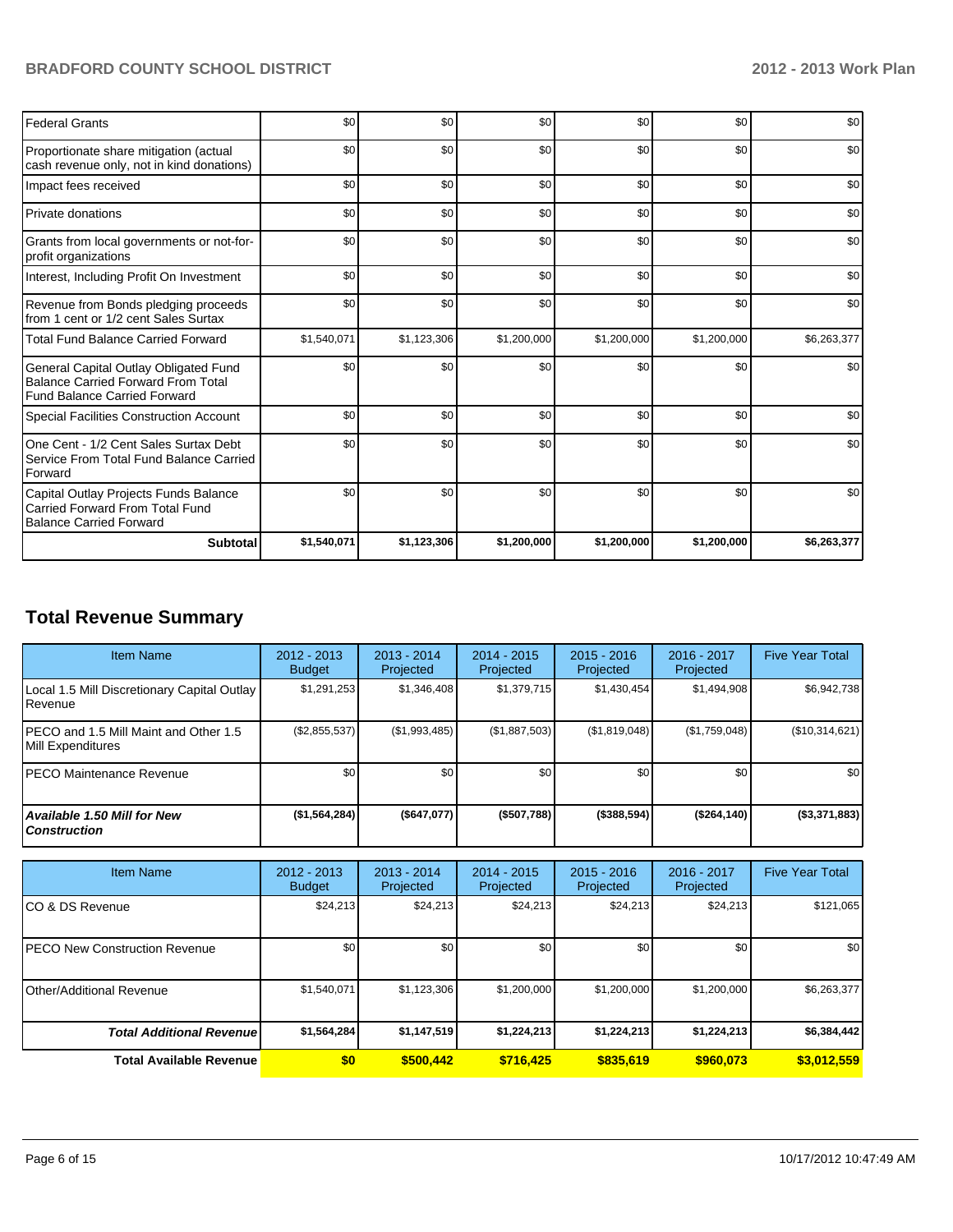## **Project Schedules**

## **Capacity Project Schedules**

A schedule of capital outlay projects necessary to ensure the availability of satisfactory classrooms for the projected student enrollment in K-12 programs.

| <b>Project Description</b>      | Location                              |                      | 2012 - 2013 | 2013 - 2014     | $2014 - 2015$ | $2015 - 2016$ | 2016 - 2017 | Total           | Funded |
|---------------------------------|---------------------------------------|----------------------|-------------|-----------------|---------------|---------------|-------------|-----------------|--------|
| <b>Building</b><br>Replacements | <b>SOUTHSIDE</b><br><b>ELEMENTARY</b> | Planned<br>Cost:     | \$0         | \$500,442       | \$716,425     | \$0           | \$0         | \$1,216,867 Yes |        |
|                                 | <b>Student Stations:</b>              |                      |             | 92 <sub>l</sub> | 134           |               |             | 226             |        |
|                                 | Total Classrooms:                     |                      | 0           |                 |               |               |             | 10 <sub>1</sub> |        |
|                                 | Gross Sq Ft:                          |                      | 0           | 3,840           | 5,760         |               |             | 9,600           |        |
|                                 |                                       |                      |             |                 |               |               |             |                 |        |
|                                 |                                       | <b>Planned Cost:</b> | \$0         | \$500,442       | \$716,425     | \$0           | \$0         | \$1,216,867     |        |
|                                 |                                       |                      |             |                 |               |               |             |                 |        |

| <b>Student Stations:</b> | 92    | 134   |  | 226   |
|--------------------------|-------|-------|--|-------|
| <b>Total Classrooms:</b> |       |       |  | 10    |
| Gross Sq Ft:             | 3,840 | 5,760 |  | 9,600 |

## **Other Project Schedules**

Major renovations, remodeling, and additions of capital outlay projects that do not add capacity to schools.

Nothing reported for this section.

## **Additional Project Schedules**

Any projects that are not identified in the last approved educational plant survey.

Nothing reported for this section.

### **Non Funded Growth Management Project Schedules**

Schedule indicating which projects, due to planned development, that CANNOT be funded from current revenues projected over the next five years.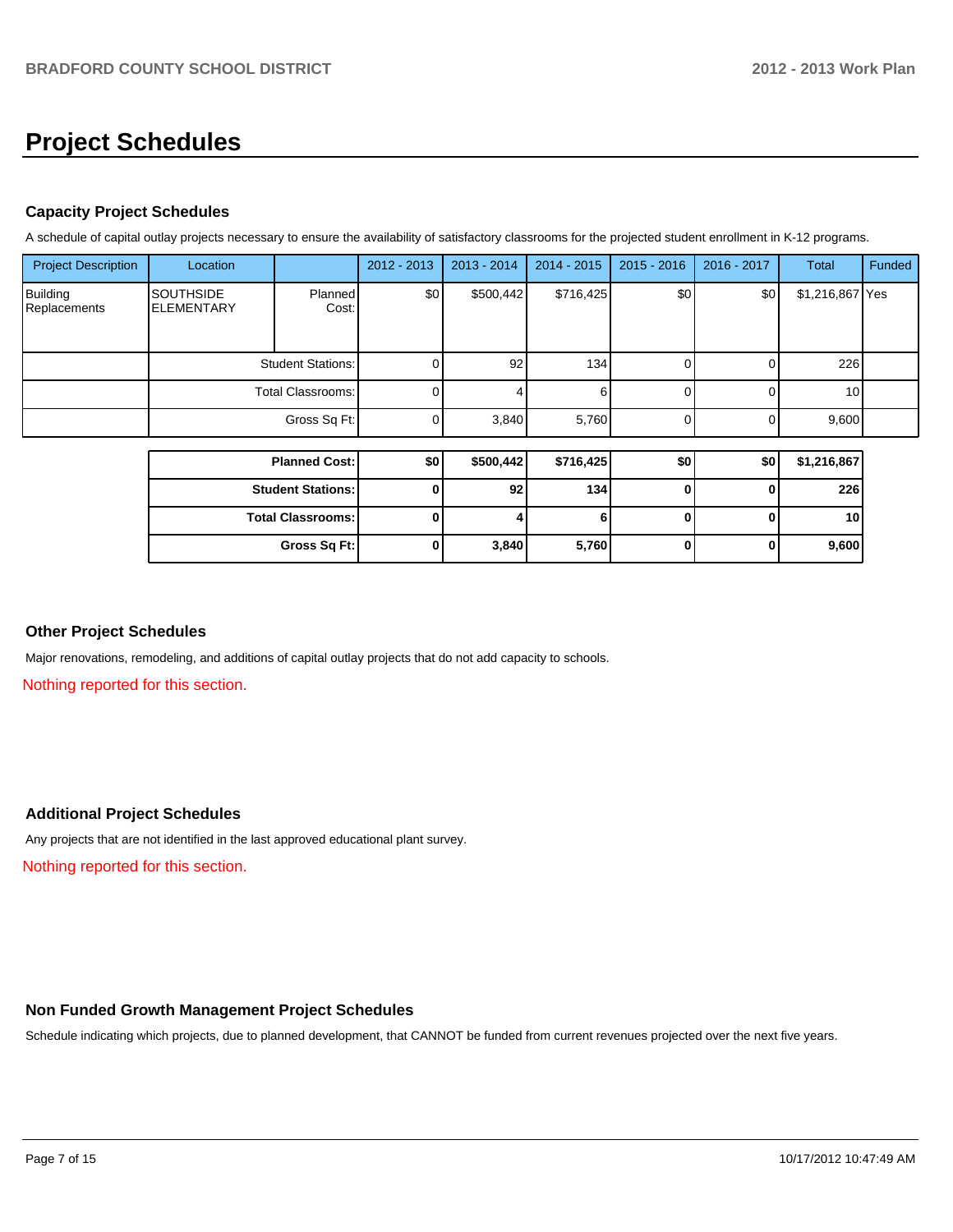Nothing reported for this section.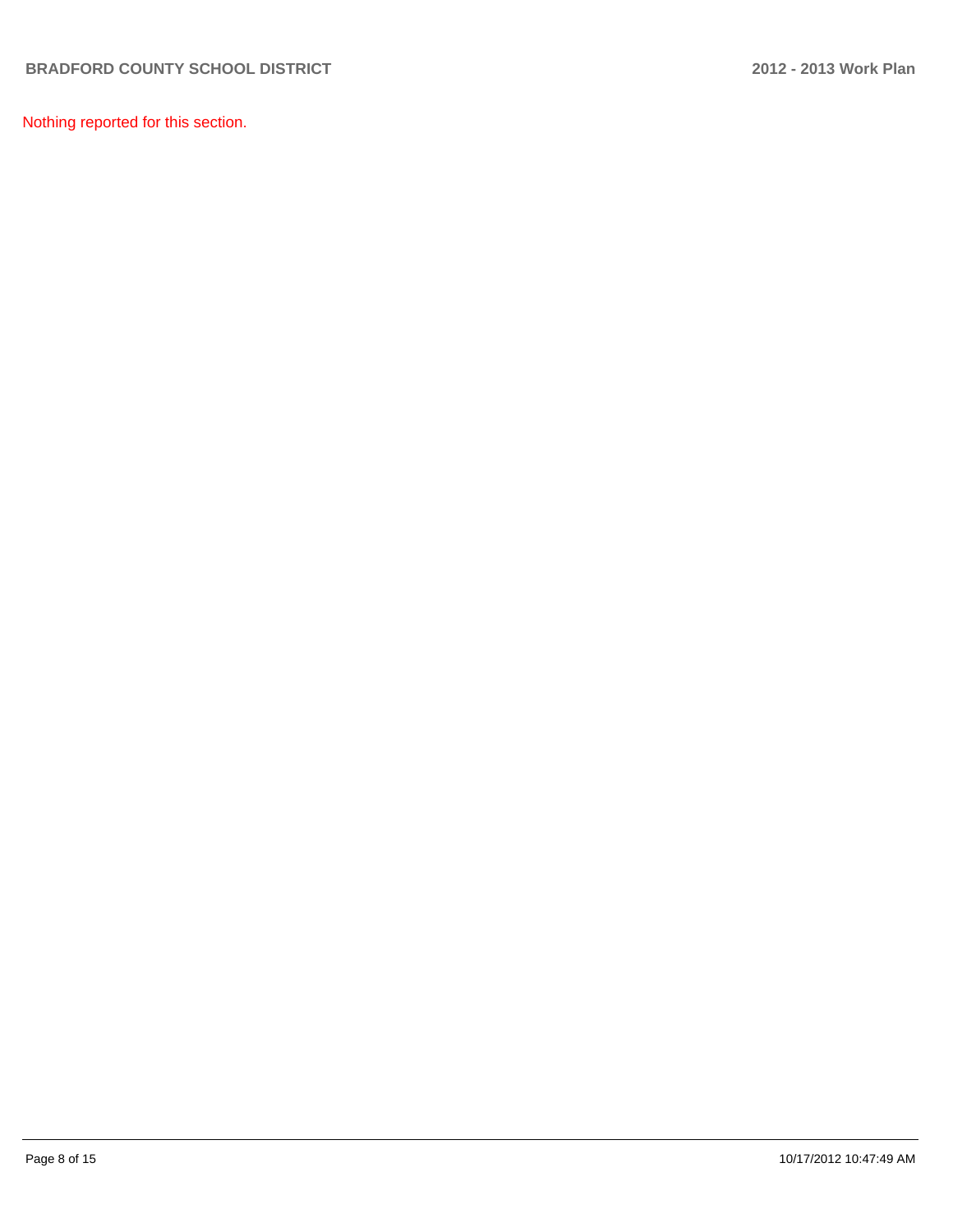# **Tracking**

## **Capacity Tracking**

| Location                                                    | $2012 -$<br>2013 Satis.<br>Stu. Sta. | Actual<br>$2012 -$<br>2013 FISH<br>Capacity | Actual<br>$2011 -$<br>2012<br><b>COFTE</b> | # Class<br><b>Rooms</b> | Actual<br>Average<br>$2012 -$<br>2013 Class<br><b>Size</b> | Actual<br>$2012 -$<br>2013<br><b>Utilization</b> | <b>New</b><br>Stu.<br>Capacity | <b>New</b><br>Rooms to<br>be<br>Added/Re<br>moved | Projected<br>$2016 -$<br>2017<br><b>COFTE</b> | Projected<br>$2016 -$<br>2017<br><b>Utilization</b> | Projected<br>$2016 -$<br>2017 Class<br><b>Size</b> |
|-------------------------------------------------------------|--------------------------------------|---------------------------------------------|--------------------------------------------|-------------------------|------------------------------------------------------------|--------------------------------------------------|--------------------------------|---------------------------------------------------|-----------------------------------------------|-----------------------------------------------------|----------------------------------------------------|
| <b>IBRADFORD SENIOR</b><br>IHIGH                            | 1,073                                | 912                                         | 638                                        | 43                      | 15                                                         | 70.00 %                                          | $\Omega$                       | $\Omega$                                          | 603                                           | 66.00 %                                             | 14                                                 |
| ISOUTHSIDE<br><b>ELEMENTARY</b>                             | 795                                  | 795                                         | 595                                        | 41                      | 15                                                         | 75.00 %                                          | $\Omega$                       | $\Omega$                                          | 647                                           | 81.00%                                              | 16                                                 |
| lr J E CENTER                                               | 0                                    | $\Omega$                                    | <sup>0</sup>                               | $\Omega$                | $\Omega$                                                   | 0.00 %                                           | 0                              | $\Omega$                                          | $\Omega$                                      | 0.00%                                               | $\Omega$                                           |
| ILAWTEY COMMUNITY<br>ISCHOOL                                | 522                                  | 522                                         | 246                                        | 27                      | 9 <sup>1</sup>                                             | 47.00 %                                          | $\Omega$                       | $\Omega$                                          | 266                                           | 51.00%                                              | 10                                                 |
| <b>BROOKER</b><br><b>IELEMENTARY</b>                        | 170                                  | 170                                         | 123                                        | 9                       | 14                                                         | 72.00 %                                          | $\Omega$                       | $\Omega$                                          | 132                                           | 78.00 %                                             | 15                                                 |
| <b>IBRADFORD-UNION</b><br>IVOCATIONAL-<br>ITECHNICAL SCHOOL | 419                                  | 502                                         | 151                                        | 24                      | 6                                                          | 30.00 %                                          | $\Omega$                       | $\Omega$                                          | 157                                           | 31.00 %                                             | $\overline{7}$                                     |
| <b>IBRADFORD MIDDLE</b>                                     | 988                                  | 889                                         | 671                                        | 42                      | 16                                                         | 75.00 %                                          | $\Omega$                       | $\Omega$                                          | 698                                           | 79.00 %                                             | 17                                                 |
| <b>HAMPTON</b><br><b>ELEMENTARY</b>                         | 232                                  | 232                                         | 147                                        | 12                      | 12                                                         | 63.00 %                                          | $\Omega$                       | $\Omega$                                          | 168                                           | 72.00 %                                             | 14                                                 |
| ISTARKE ELEMENTARY                                          | 690                                  | 690                                         | 522                                        | 38                      | 14                                                         | 76.00 %                                          | $\Omega$                       | $\Omega$                                          | 577                                           | 84.00 %                                             | 15                                                 |
| <b>IRAINBOW CENTER</b>                                      | 108                                  | 108                                         | 8                                          | 6                       |                                                            | 8.00%                                            | $\Omega$                       | $\Omega$                                          | 9                                             | 8.00%                                               | $\overline{2}$                                     |
|                                                             | 4,997                                | 4,820                                       | 3,100                                      | 242                     | 13                                                         | 64.33 %                                          | 0                              | 0                                                 | 3,257                                         | 67.57 %                                             | 13                                                 |

The COFTE Projected Total (3,257) for 2016 - 2017 must match the Official Forecasted COFTE Total (3,256 ) for 2016 - 2017 before this section can be completed. In the event that the COFTE Projected Total does not match the Official forecasted COFTE, then the Balanced Projected COFTE Table should be used to balance COFTE.

| Projected COFTE for 2016 - 2017 |       |  |  |  |  |  |
|---------------------------------|-------|--|--|--|--|--|
| Elementary (PK-3)               | 1,248 |  |  |  |  |  |
| Middle (4-8)                    | 1,246 |  |  |  |  |  |
| High (9-12)                     | 763   |  |  |  |  |  |
|                                 | 3,256 |  |  |  |  |  |

| <b>Grade Level Type</b> | <b>Balanced Projected</b><br>COFTE for 2016 - 2017 |
|-------------------------|----------------------------------------------------|
| Elementary (PK-3)       |                                                    |
| Middle (4-8)            |                                                    |
| High (9-12)             |                                                    |
|                         | 3,25                                               |

## **Relocatable Replacement**

Number of relocatable classrooms clearly identified and scheduled for replacement in the school board adopted financially feasible 5-year district work program.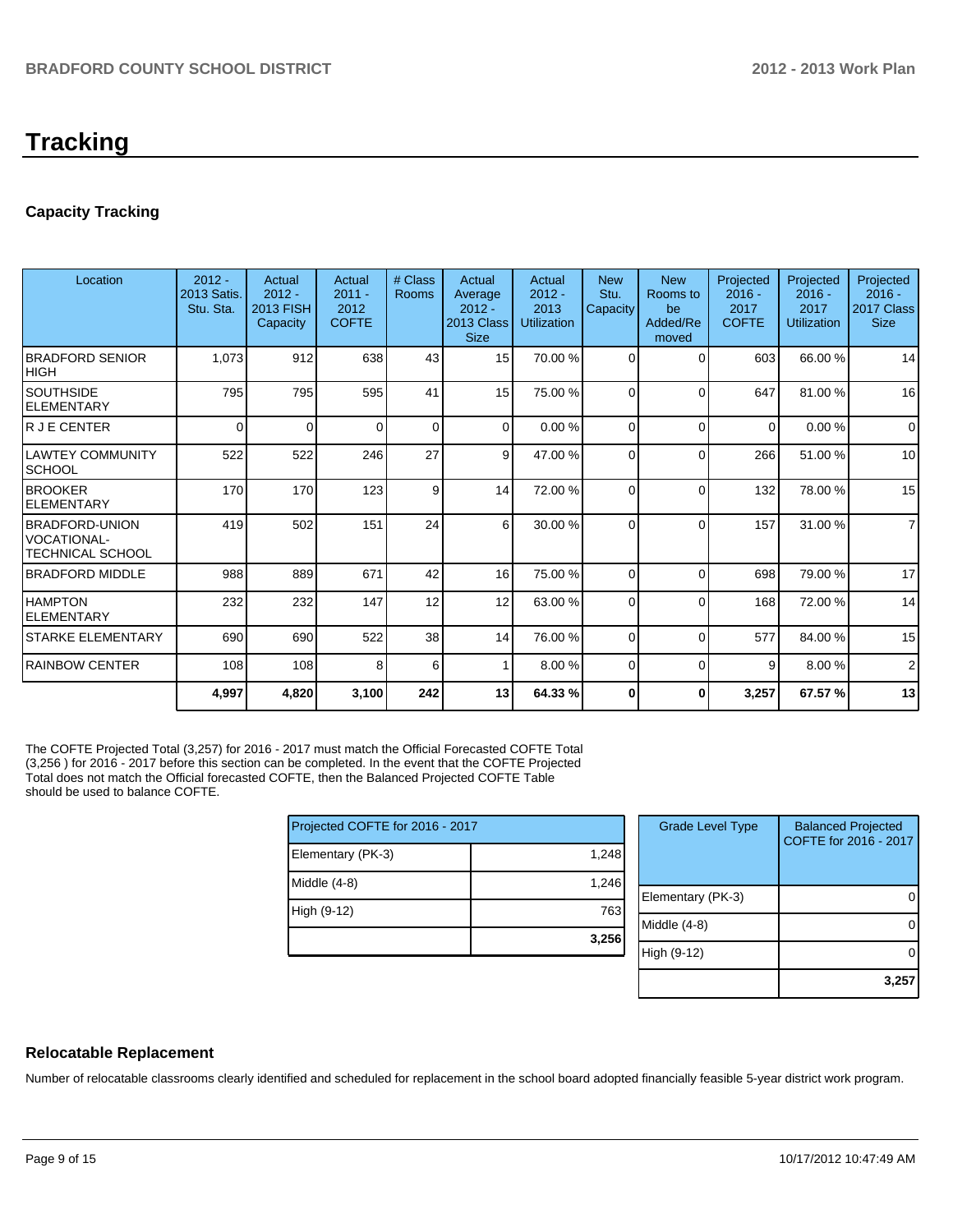| _ocation                          | 2013<br>$2012 -$ | $2013 - 2014$ | 2014 - 2015 | $2015 - 2016$ | 2016 - 2017 | Year 5 Total |
|-----------------------------------|------------------|---------------|-------------|---------------|-------------|--------------|
| Total Relocatable Replacements: I |                  |               |             |               |             |              |

#### **Charter Schools Tracking**

Information regarding the use of charter schools.

Nothing reported for this section.

#### **Special Purpose Classrooms Tracking**

The number of classrooms that will be used for certain special purposes in the current year, by facility and type of classroom, that the district will, 1), not use for educational purposes, and 2), the co-teaching classrooms that are not open plan classrooms and will be used for educational purposes.

| School | <b>School Type</b>                     | # of Elementary<br>K-3 Classrooms | # of Middle 4-8<br><b>Classrooms</b> | # of High $9-12$<br><b>Classrooms</b> | # of $ESE$<br><b>Classrooms</b> | # of Combo<br><b>Classrooms</b> | Total<br><b>Classrooms</b> |
|--------|----------------------------------------|-----------------------------------|--------------------------------------|---------------------------------------|---------------------------------|---------------------------------|----------------------------|
|        | <b>Total Educational Classrooms: I</b> |                                   |                                      |                                       |                                 |                                 | 0                          |
|        |                                        |                                   |                                      |                                       |                                 |                                 |                            |
| School | <b>School Type</b>                     | # of Elementary<br>K-3 Classrooms | # of Middle 4-8<br><b>Classrooms</b> | # of High $9-12$<br>Classrooms        | # of $ESE$<br><b>Classrooms</b> | # of Combo<br><b>Classrooms</b> | Total<br><b>Classrooms</b> |
|        | <b>Total Co-Teaching Classrooms:</b>   |                                   |                                      |                                       |                                 |                                 | $\mathbf{0}$               |

#### **Infrastructure Tracking**

**Necessary offsite infrastructure requirements resulting from expansions or new schools. This section should include infrastructure information related to capacity project schedules and other project schedules (Section 4).**

Not Specified

**Proposed location of planned facilities, whether those locations are consistent with the comprehensive plans of all affected local governments, and recommendations for infrastructure and other improvements to land adjacent to existing facilities. Provisions of 1013.33(12), (13) and (14) and 1013.36 must be addressed for new facilities planned within the 1st three years of the plan (Section 5).**

Not Specified

**Consistent with Comp Plan?** No

#### **Net New Classrooms**

The number of classrooms, by grade level and type of construction, that were added during the last fiscal year.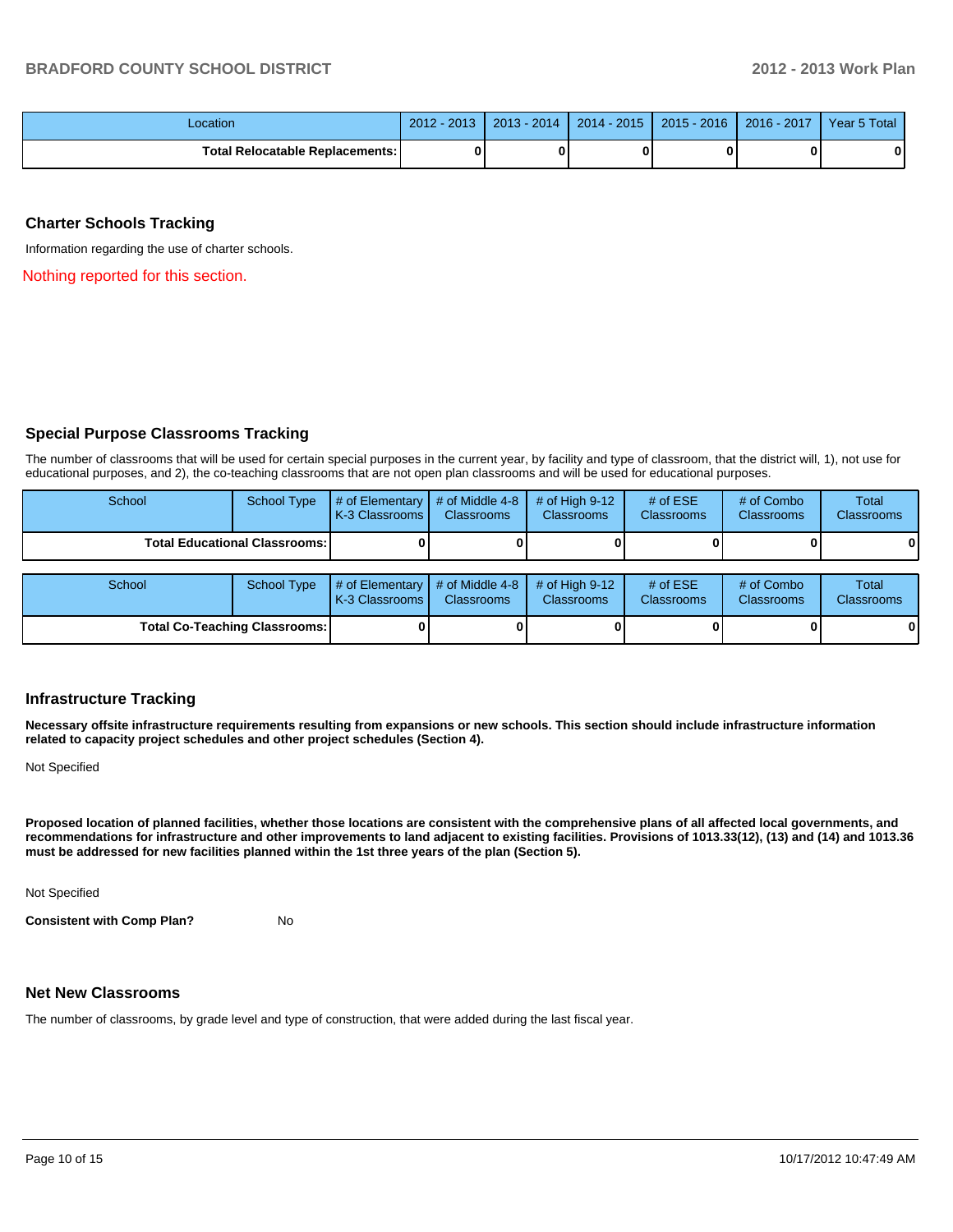| List the net new classrooms added in the 2011 - 2012 fiscal year.                                                                                       | List the net new classrooms to be added in the 2012 - 2013 fiscal<br>Ivear. |                            |                                |                        |                                                                        |                        |  |    |
|---------------------------------------------------------------------------------------------------------------------------------------------------------|-----------------------------------------------------------------------------|----------------------------|--------------------------------|------------------------|------------------------------------------------------------------------|------------------------|--|----|
| "Classrooms" is defined as capacity carrying classrooms that are added to increase<br>capacity to enable the district to meet the Class Size Amendment. |                                                                             |                            |                                |                        | Totals for fiscal year 2012 - 2013 should match totals in Section 15A. |                        |  |    |
| Location                                                                                                                                                | $2011 - 2012$ #<br>Permanent                                                | $2011 - 2012$ #<br>Modular | $2011 - 2012$ #<br>Relocatable | $2011 - 2012$<br>Total | $2012 - 2013$ #<br>Permanent                                           | $2012 - 2013$<br>Total |  |    |
| Elementary (PK-3)                                                                                                                                       |                                                                             |                            |                                |                        |                                                                        |                        |  | ΩI |
| Middle $(4-8)$                                                                                                                                          |                                                                             |                            |                                |                        |                                                                        |                        |  | 01 |
| High (9-12)                                                                                                                                             |                                                                             |                            |                                |                        |                                                                        |                        |  |    |
|                                                                                                                                                         |                                                                             |                            |                                |                        |                                                                        |                        |  |    |

## **Relocatable Student Stations**

Number of students that will be educated in relocatable units, by school, in the current year, and the projected number of students for each of the years in the workplan.

| <b>Site</b>                                           | 2012 - 2013 | $2013 - 2014$ | $2014 - 2015$ | $2015 - 2016$ | 2016 - 2017 | 5 Year Average |
|-------------------------------------------------------|-------------|---------------|---------------|---------------|-------------|----------------|
| <b>RAINBOW CENTER</b>                                 | 0           |               | 0             | $\Omega$      |             | $\overline{0}$ |
| IBRADFORD SENIOR HIGH                                 |             |               | n             | ∩             |             | $\overline{0}$ |
| <b>SOUTHSIDE ELEMENTARY</b>                           | 0           | ი             | 0             | $\Omega$      | 0           | $\overline{0}$ |
| R J E CENTER                                          | ŋ           | n             | $\Omega$      | $\Omega$      | $\Omega$    | $\Omega$       |
| ILAWTEY COMMUNITY SCHOOL                              | 0           | n             | 0             | $\Omega$      | 0           | $\overline{0}$ |
| <b>BROOKER ELEMENTARY</b>                             | 36          | 36            | 36            | 36            | 36          | 36             |
| IBRADFORD-UNION VOCATIONAL-TECHNICAL<br><b>SCHOOL</b> | 14          | 14            | 14            | 14            | 14          | 14             |
| <b>BRADFORD MIDDLE</b>                                | 44          | 44            | 44            | 44            | 44          | 44             |
| HAMPTON ELEMENTARY                                    | O           | ი             | 0             | $\Omega$      | 0           | $\overline{0}$ |
| <b>STARKE ELEMENTARY</b>                              | 72          | 72            | 72            | 72            | 72          | 72             |
| Totals for BRADFORD COUNTY SCHOOL DISTRICT            |             |               |               |               |             |                |
| Total students in relocatables by year.               | 166         | 166           | 166           | 166           | 166         | 166            |
| Total number of COFTE students projected by year.     | 3,110       | 3,164         | 3,189         | 3,233         | 3,256       | 3,190          |
| Percent in relocatables by year.                      | 5 %         | 5 %           | 5 %           | 5%            | 5 %         | 5 %            |

## **Leased Facilities Tracking**

Exising leased facilities and plans for the acquisition of leased facilities, including the number of classrooms and student stations, as reported in the educational plant survey, that are planned in that location at the end of the five year workplan.

| Location                    | # of Leased<br>Classrooms 2012 -<br>2013 | <b>FISH Student</b><br><b>Stations</b> | Owner | # of Leased<br><b>I</b> Classrooms 2016 - I<br>2017 | <b>FISH Student</b><br>Stations |
|-----------------------------|------------------------------------------|----------------------------------------|-------|-----------------------------------------------------|---------------------------------|
| <b>BRADFORD SENIOR HIGH</b> |                                          |                                        |       |                                                     |                                 |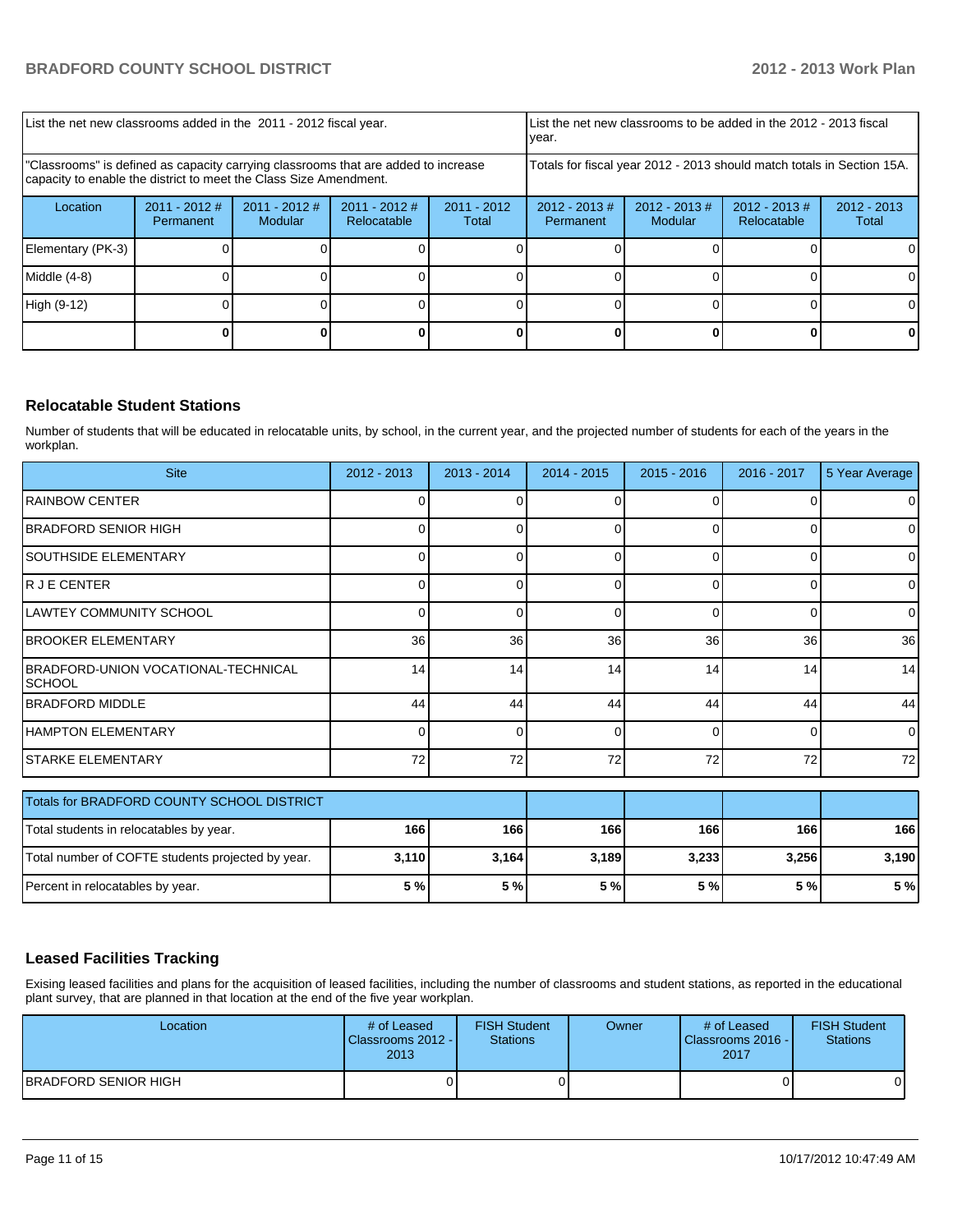## **BRADFORD COUNTY SCHOOL DISTRICT 2012 - 2012 - 2013 Work Plan**

| <b>SOUTHSIDE ELEMENTARY</b>                    |  |                     | 0              |
|------------------------------------------------|--|---------------------|----------------|
| IR J E CENTER                                  |  |                     | 0              |
| LAWTEY COMMUNITY SCHOOL                        |  |                     | 0              |
| <b>BROOKER ELEMENTARY</b>                      |  | 0 William Scottsman | 18             |
| BRADFORD-UNION VOCATIONAL-TECHNICAL<br>ISCHOOL |  |                     | $\overline{0}$ |
| <b>IBRADFORD MIDDLE</b>                        |  |                     | $\Omega$       |
| <b>HAMPTON ELEMENTARY</b>                      |  |                     | $\Omega$       |
| <b>STARKE ELEMENTARY</b>                       |  | 0 Royal             | 36             |
| <b>RAINBOW CENTER</b>                          |  |                     | $\Omega$       |
|                                                |  |                     | 54             |

### **Failed Standard Relocatable Tracking**

Relocatable units currently reported by school, from FISH, and the number of relocatable units identified as 'Failed Standards'.

Nothing reported for this section.

## **Planning**

## **Class Size Reduction Planning**

**Plans approved by the school board that reduce the need for permanent student stations such as acceptable school capacity levels, redistricting, busing, year-round schools, charter schools, magnet schools, public-private partnerships, multitrack scheduling, grade level organization, block scheduling, or other alternatives.**

Immediate plans have not been developed due to negative growth projections and declining projected COFTE for our District.

#### **School Closure Planning**

**Plans for the closure of any school, including plans for disposition of the facility or usage of facility space, and anticipated revenues.**

None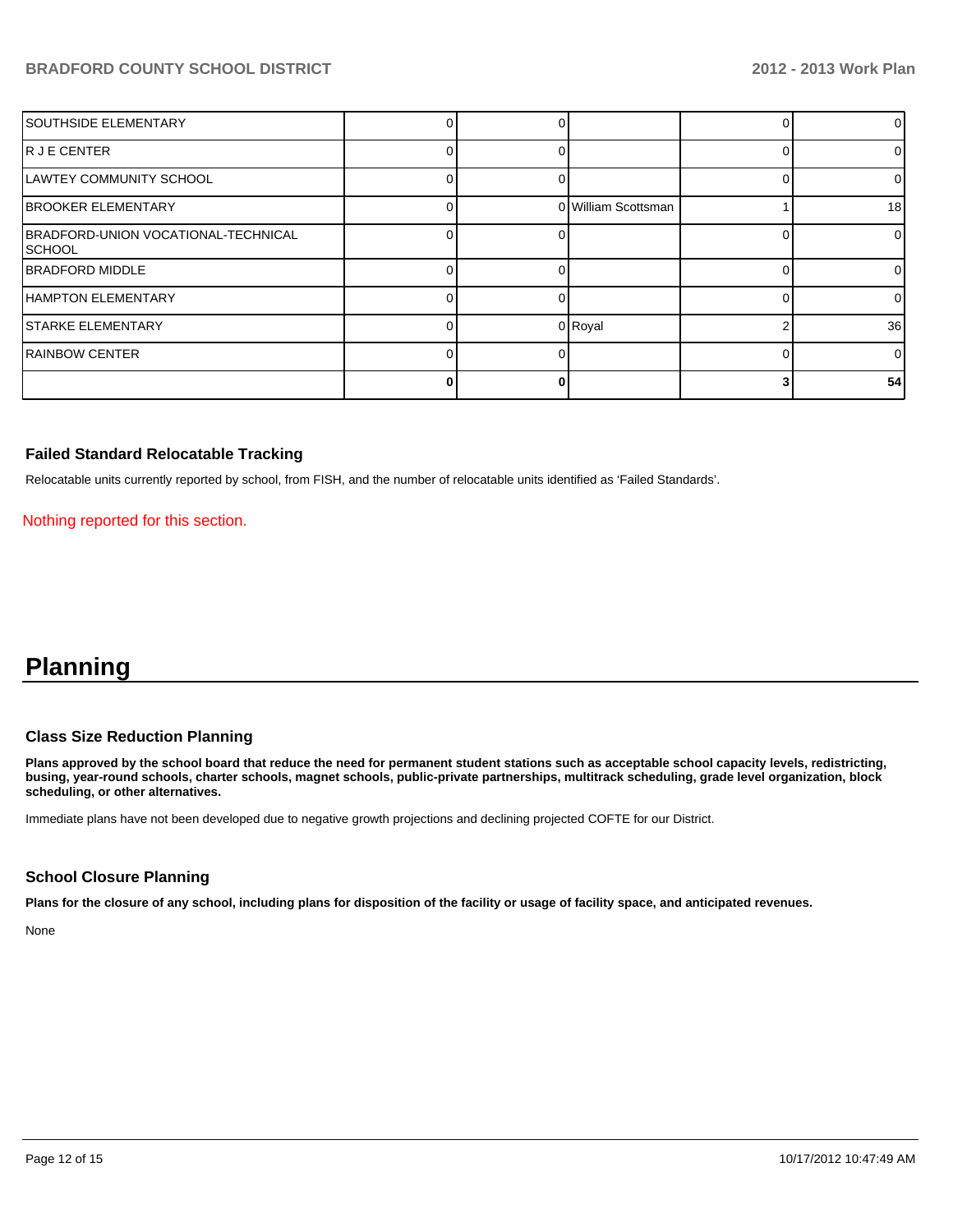# **Long Range Planning**

### **Ten-Year Maintenance**

District projects and locations regarding the projected need for major renovation, repair, and maintenance projects within the district in years 6-10 beyond the projects plans detailed in the five years covered by the work plan.

| Project                                 | 2016 - 2017 / 2021 - 2022<br><b>Projected Cost</b> |
|-----------------------------------------|----------------------------------------------------|
| Life safety                             | \$200,000                                          |
| <b>HVAC</b> upgrades                    | \$850,000                                          |
| Roofing                                 | \$1,500,000                                        |
| Flooring renovations                    | \$180,000                                          |
| General renovations                     | \$750,000                                          |
| Countywide Communications Infastructure | \$200,000                                          |
| Instructional Technology                | \$200,000                                          |
|                                         | \$3,880,000                                        |

## **Ten-Year Capacity**

Schedule of capital outlay projects projected to ensure the availability of satisfactory student stations for the projected student enrollment in K-12 programs for the future 5 years beyond the 5-year district facilities work program.

| Project                        | Location, Community, Quadrant or other<br>general location | 2016 - 2017 / 2021 - 2022<br><b>Projected Cost</b> |
|--------------------------------|------------------------------------------------------------|----------------------------------------------------|
| Remodel Buildings 2,6,7,8, & 9 | SouthSide Elementary                                       | \$2,500,000                                        |
| Remodel Buildings 2 & 6        | <b>Bradford Middle</b>                                     | \$3,000,000                                        |
|                                |                                                            | \$5,500,000                                        |

## **Ten-Year Planned Utilization**

Schedule of planned capital outlay projects identifying the standard grade groupings, capacities, and planned utilization rates of future educational facilities of the district for both permanent and relocatable facilities.

| <b>Grade Level Projections</b>   | <b>FISH</b><br><b>Student</b><br><b>Stations</b> | Actual 2011 -<br>2012 FISH<br>Capacity | Actual<br>$2011 -$<br>2012<br><b>COFTE</b> | Utilization | Actual 2011 - 2012   Actual 2012 - 2013 / 2021 - 2022 new<br>Student Capacity to be added/removed | <b>IProjected 2021 - IProjected 2021 -</b><br>2022 COFTE | 2022 Utilization |
|----------------------------------|--------------------------------------------------|----------------------------------------|--------------------------------------------|-------------|---------------------------------------------------------------------------------------------------|----------------------------------------------------------|------------------|
| Elementary - District<br>lTotals | 2.517                                            | 2.517                                  | .640.81                                    | 65.20 %     |                                                                                                   | 1.491                                                    | 59.24 %          |
| Middle - District Totals         | 988                                              | 889                                    | 670.54                                     | 75.48 %     |                                                                                                   | 732                                                      | 82.34 %          |
| High - District Totals           | 1.073                                            | 912                                    | 638.21                                     | 69.96 %     |                                                                                                   | 692                                                      | 75.88 %          |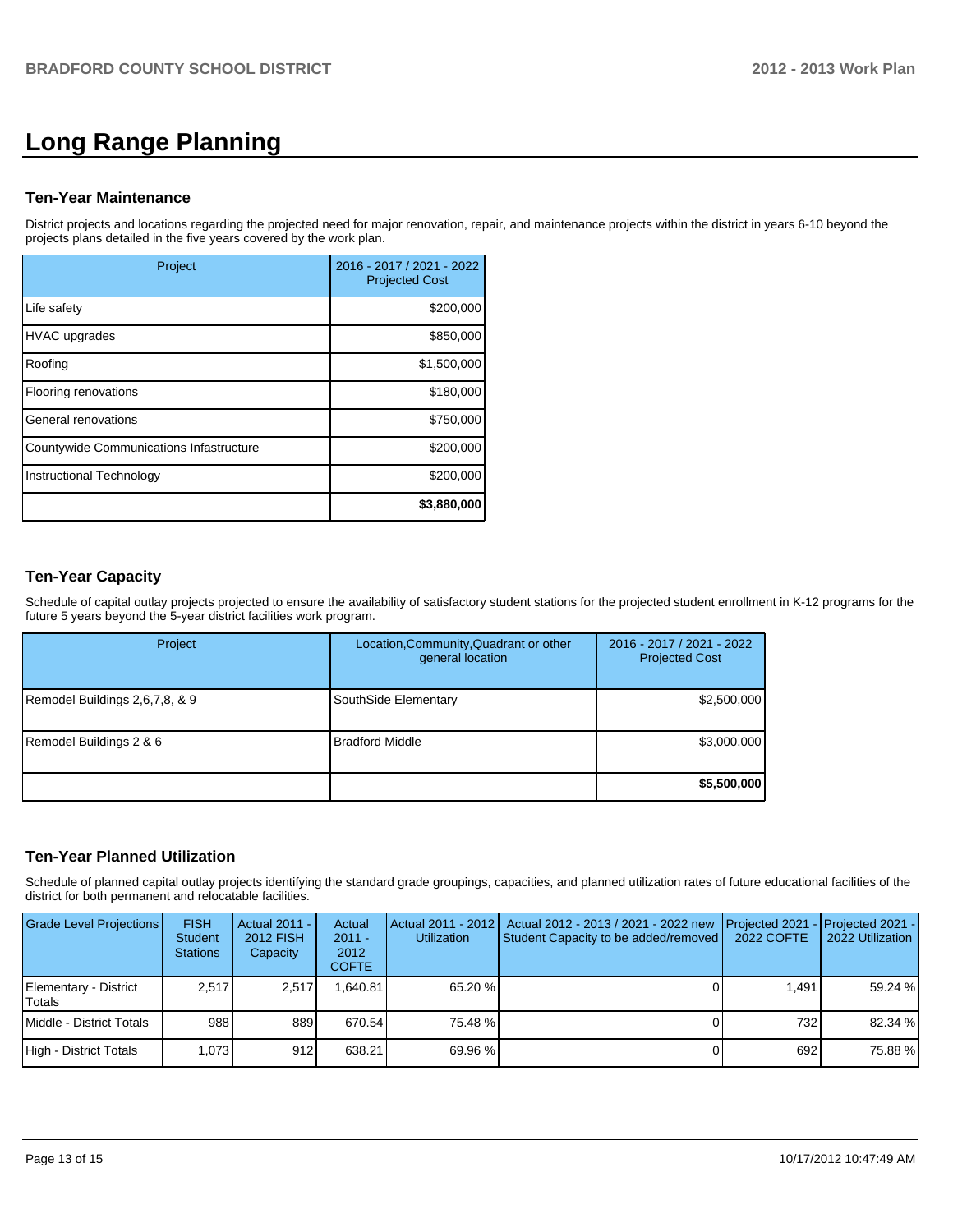| Other - ESE, etc | 419   | 502   | 150.91   | 30.08 % | 01    | 0.00%  |
|------------------|-------|-------|----------|---------|-------|--------|
|                  | 4,997 | 4,820 | 3,100.47 | 64.33 % | 2,915 | 60.48% |

**Combination schools are included with the middle schools for student stations, capacity, COFTE and utilization purposes because these facilities all have a 90% utilization factor. Use this space to explain or define the grade groupings for combination schools.**

No comments to report.

#### **Ten-Year Infrastructure Planning**

**Proposed Location of Planned New, Remodeled, or New Additions to Facilities in 06 thru 10 out years (Section 28).**

Continual remodeling of Bradford Middle and SouthSide Elementary

Plans for closure of any school, including plans for disposition of the facility or usage of facility space, and anticipated revenues in the 06 thru 10 out **years (Section 29).**

None

#### **Twenty-Year Maintenance**

District projects and locations regarding the projected need for major renovation, repair, and maintenance projects within the district in years 11-20 beyond the projects plans detailed in the five years covered by the work plan.

| Project              | 2021 - 2022 / 2031 - 2032 Projected Cost |
|----------------------|------------------------------------------|
| Life Safety          | \$143,000                                |
| <b>HVAC</b> upgrades | \$575,000                                |
| Roofing replacement  | \$1,150,000                              |
| Flooring replacement | \$172,000                                |
| General renovations  | \$604,000                                |
|                      | \$2,644,000                              |

#### **Twenty-Year Capacity**

Schedule of capital outlay projects projected to ensure the availability of satisfactory student stations for the projected student enrollment in K-12 programs for the future 11-20 years beyond the 5-year district facilities work program.

| <b>Project</b> | Location, Community, Quadrant or other<br>general location | 2021 - 2022 / 2031 - 2032<br><b>Projected Cost</b> |  |
|----------------|------------------------------------------------------------|----------------------------------------------------|--|
| New Elementary | Hampton/Brooker                                            | \$25,000,000                                       |  |